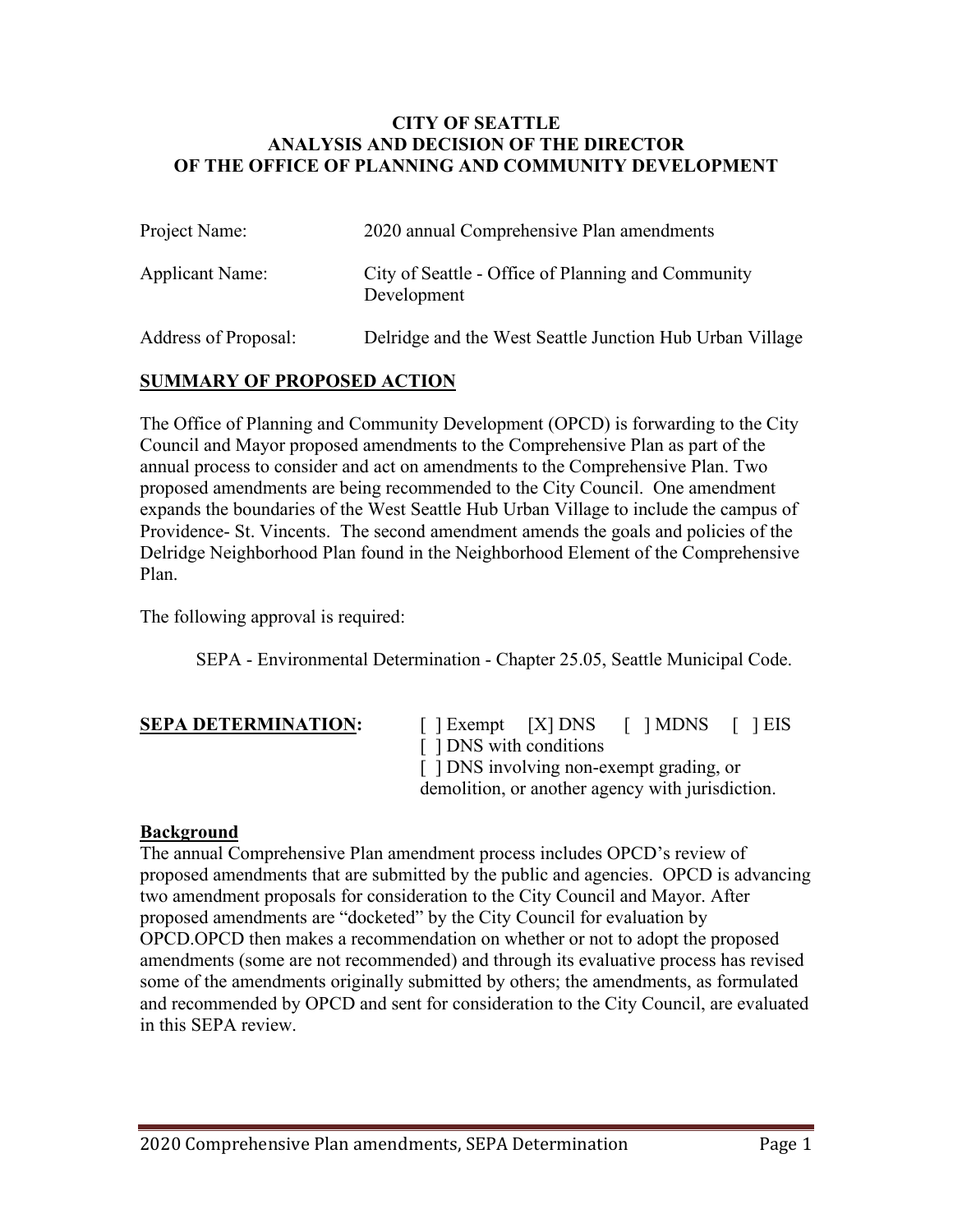### **The Proposal**

Two proposed amendments are being forward to the City Council for consideration and are the subject of this SEPA review:

- 1) An amendment to the Comprehensive Plan Future Land Use Map expanding the West Seattle Junction Hub Urban Village to include an adjacent area developed with a mix of residential, health, and social services. The property is currently zoned LR3(M) and inclusion in the Hub Urban Village will change the designation on the FLUM from multi-family residential to Urban Village and will have the practical effect of increasing allowable height from 40 feet to 50 feet, and FAR (floor area ratio) from 1.8 to 2.3. These changes mean that future development may be slight greater than what could occur currently. At present, there is no proposal for development at this site, but future development is anticipated.
- 2) Amendments to the goals and policies of the Delridge Neighborhood Plan found in the Neighborhood Element of the Comprehensive Plan. The Delridge Neighborhood Plan was adopted in 1999 and incorporated into the Comprehensive Plan. In 2014, OPCD and the Department of Neighborhoods (DON) started working with community members to assess conditions that had changed since adoption of the 1999 Neighborhood Plan and to develop an Action Plan to respond to those conditions. Key factors spurring development of the Action Plan included broad community support, planning for a Delridge Multimodal Corridor Project, the Healthy Living Assessment (2014), and planning for Sound Transit 3.

The Action Plan promotes several community priorities that are reflected in the Neighborhood Plan amendments including:

- Supporting diverse and engaged communities
- Developing dynamic neighborhood destinations
- Improving access to affordable, healthy food
- Providing active transportation choices
- A healthy Longfellow Creek basin
- Parks and cultural facilities that support a healthy community

### **Public Comment**

The proposed amendments require adoption into the Comprehensive Plan by the City Council. Public comment will be taken on the proposed amendments at a future City Council Public Hearing.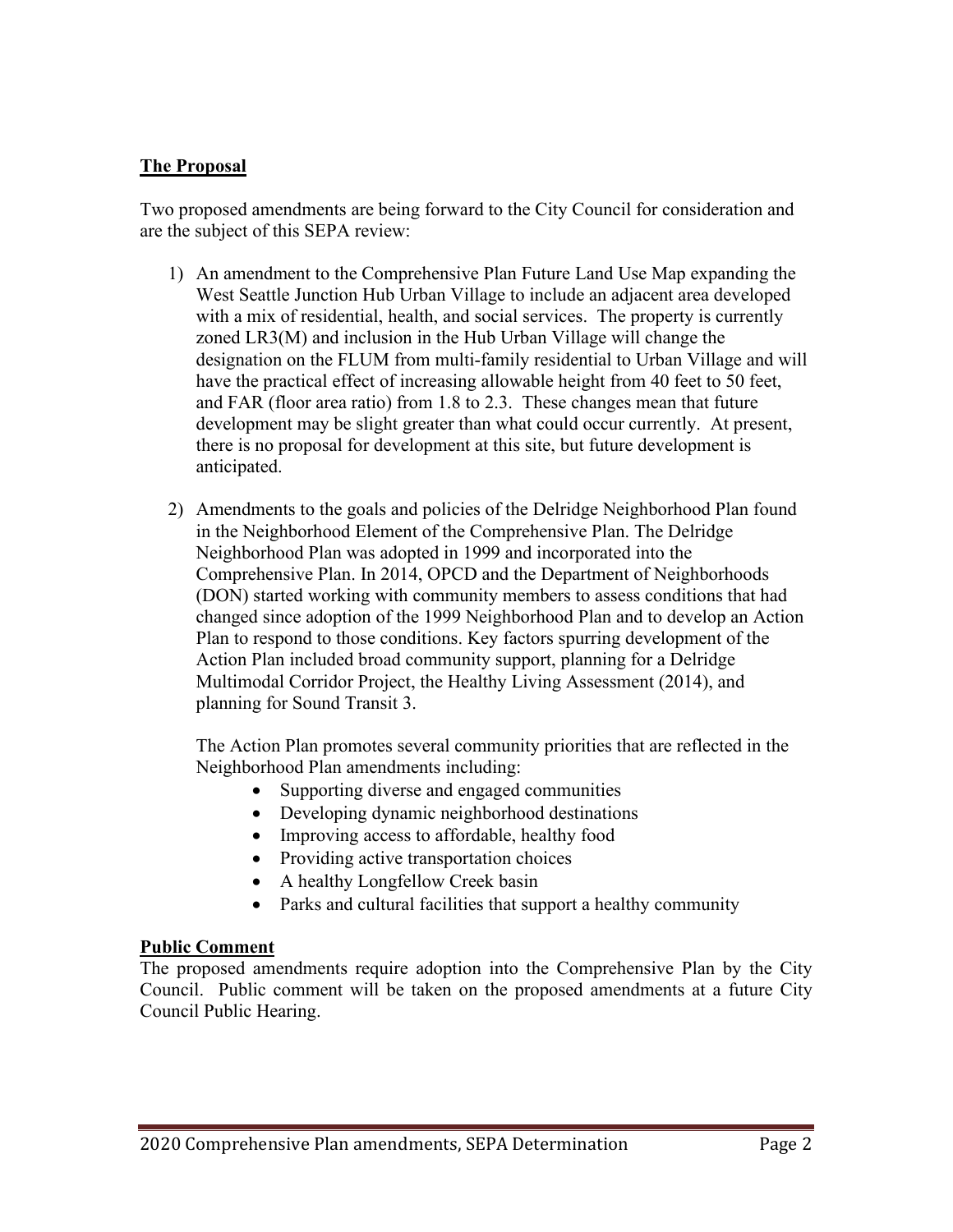# **ANALYSIS - SEPA**

A threshold determination is required for any proposal that meets the definition of "action" and is not categorically exempt. The proposal is legislation that would amend the City's Comprehensive Plan, which is defined as a non-project action. This action is not categorically exempt (SMC 25.05.800).

The disclosure of the potential impacts from this proposal was made in an environmental checklist submitted by OPCD dated November 21, 2019. The information in the checklist, the Director's Report and Recommendation, other information provided by the applicant, and the experience of the lead agency with review of similar regulations and proposals, form the basis for this analysis and decision.

The discussion below evaluates adverse (e.g., negative) impacts to identified elements of the environment that may arise due to the proposal, including their relative magnitude and potential significance of such identified impacts based on the proposal described above. However, some positive impact implications are mentioned as well to adequately represent the probable outcomes of the proposed amendments.

## **ELEMENTS OF THE ENVIRONMENT**

Adoption of the recommended Comprehensive Plan amendments would result in no adverse short-term impacts because the adoption is a non-project action. The discussion below evaluates the potential long-term adverse environmental impacts that may result from future development that is likely to occur under the new FLUM designation and development regulations.

### **Natural Environment**

### **Earth, Air, Water, Plants & Animals, Environmental Health**

### *West Seattle Hub Urban Village Future Land Use Map Amendment*

No significant adverse impact potential is identified. To the extent that future development occurs with denser commercial or mixed uses, additional traffic volumes and potential emissions from such uses would contribute slightly to air pollutant emissions in this vicinity, and additional land disturbance would occur during construction.

### *Delridge Neighborhood Plan Amendments*

No significant adverse impact potential is identified. Several of the amended goals and policies support enhanced programming at parks and community centers that does not include development activity. Goals and policies related to restoration and protection of the Longfellow Creek Basin will not result in long-term impacts and will enhance environmental health.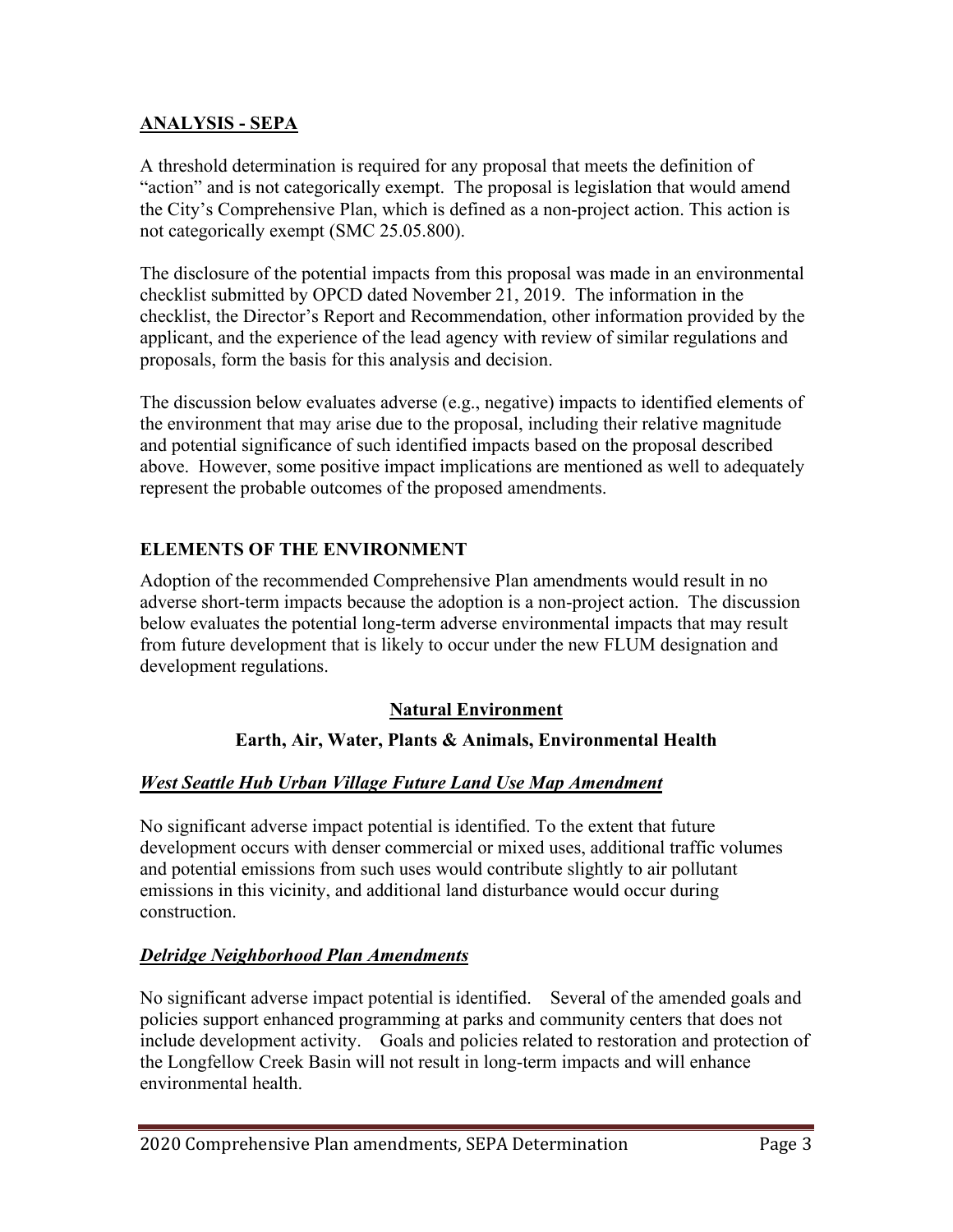## **Built Environment**

### **Land Use, Height/Bulk/Scale, Housing, Aesthetics, Noise, Light/Glare, Historic Preservation, Energy, Public View Protection, Shadows on Open Spaces**

### *West Seattle Hub Urban Village Future Land Use Map Amendment*

This expansion of the West Seattle Hub Urban Village boundary and change to the land use designation will increase potential density of this site slightly. This property is currently zoned Low Rise 3 LR3(M) with a maximum height of 40 feet and a maximum floor-area-ratio (FAR) of 1.8 on the site. If the Hub Urban Village boundary were expanded to include the site any subsequent development would allow up to 50 feet in building height and an FAR of 2.3. This would increase the potential for adverse land use impacts related to height/bulk/scale and land use compatibility on the single-family zoned property immediately to the south of the site. However, the impact is not likely significant given the small size of the proposed boundary expansion and the relatively small change in intensity of development due to the proposal. *Delridge Neighborhood Plan Amendments*

The proposed amendment to the goals and policies of the Delridge Nationhood Plan found in the Neighborhood Element of the Comprehensive Plan is not expected to result in any significant adverse impact on the built environment. The policies included in this amendment do not change existing zoning regulations or design guidelines that would affect land use, height/bulk/scale, housing, aesthetics, noise, light/glare. The Delridge amendments also do not result in actions that would impact historic resources, public views or shadows on open space. The majority of the amendments address programming of parks facilities, expansion of trails, and creek preservation.

# **Transportation, Parking, Public Services/Facilities, Utilities**

### *West Seattle Hub Urban Village Future Land Use Map Amendment*

Given the limited increase in density that this amendment will permit, it has only a minor potential for generating adverse transportation, parking, utility and public service impacts. Future site-specific reviews, including SEPA reviews, would provide an opportunity to evaluate any improvements needed to fulfill typical street requirements or SEPA mitigation needs if future development is proposed.